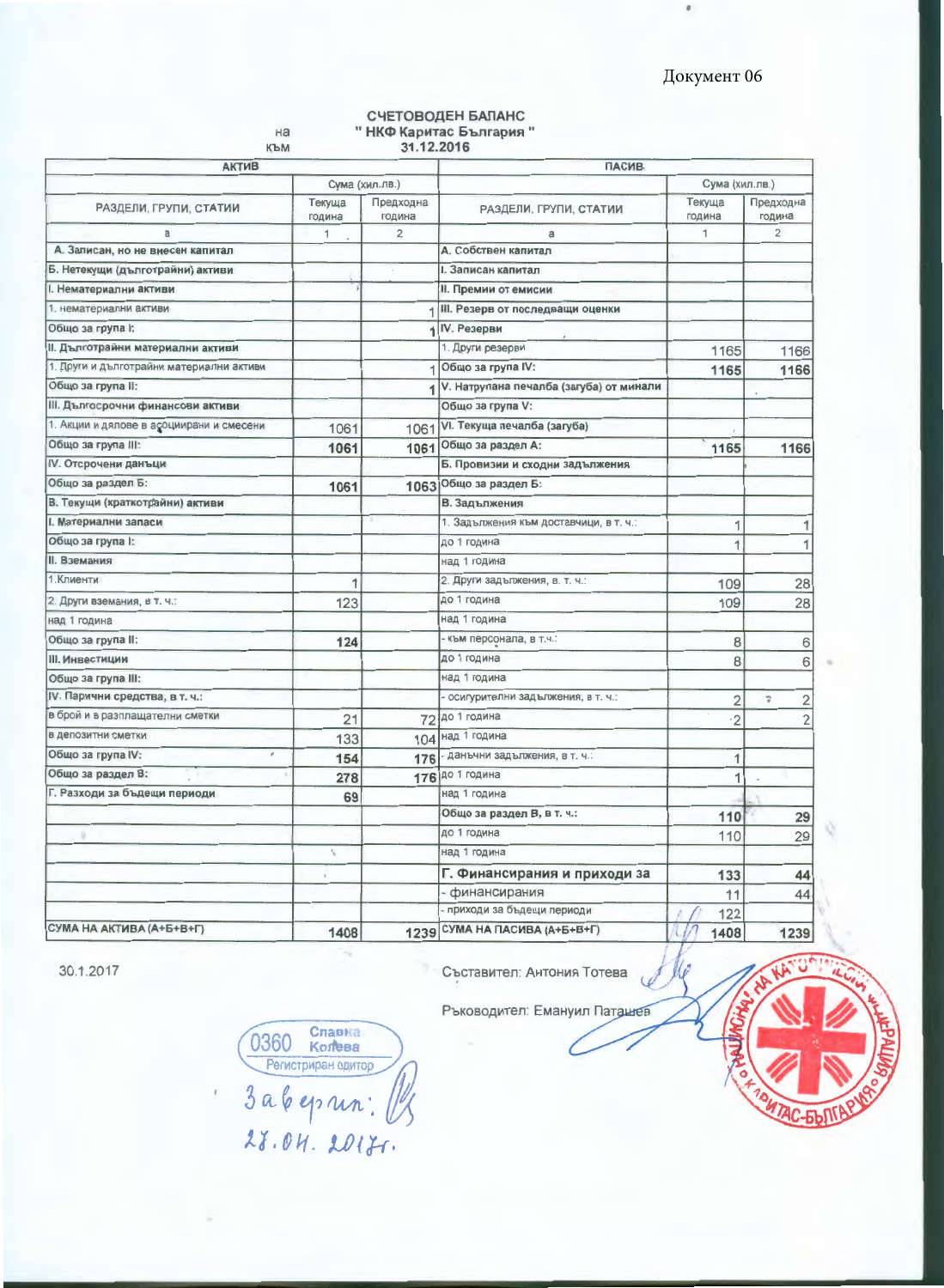Документ 06

# ОТЧЕТ ЗА ПРИХОДИТЕ И РАЗХОДИТЕ

# на НКФ"Каритас-България"

## за 2016 г.

| НАИМЕНОВАНИЕ НА РАЗХОДИТЕ                                         | Сума (хил.лв.)   |                         | НАИМЕНОВАНИЕ НА ПРИХОДИТЕ                                       | Сума (хил.лв.)   |                         |
|-------------------------------------------------------------------|------------------|-------------------------|-----------------------------------------------------------------|------------------|-------------------------|
|                                                                   | текуща<br>година | предход<br>на<br>година |                                                                 | текуща<br>година | предход<br>на<br>година |
| A                                                                 | 1                | $\overline{2}$          | A                                                               | 1                | $\overline{2}$          |
| I. Разходи за дейността                                           |                  |                         | I. Приходи от дейността                                         |                  |                         |
| А. Разходи за регламентирана дейност                              |                  |                         | А. Приходи от регламентирана дейност                            |                  |                         |
| 1. Дарения                                                        | 262              | 223                     | 1. Приходи от дарения под условия                               | 387              | 387                     |
| 2. Други разходи                                                  |                  |                         | 2. Приходи от дарения без условия                               |                  |                         |
| <b>Всичко А</b>                                                   | 262              | 223                     | 3. Членски внос                                                 |                  |                         |
| Б.Административни разходи                                         | 125              | 164                     | 4. Други приходи                                                |                  |                         |
| Общо за група 1:                                                  | 387              | 387                     | Общо за група I:                                                |                  | 387                     |
| <b>II. Финансови разходи</b>                                      |                  |                         | <b>II. Финансови приходи</b>                                    |                  |                         |
| 1. Разходи за лихви                                               |                  |                         | 1. Приходи от лихви                                             | 13               | 6                       |
| 2. Отрицат. разлики от операции с<br>финанс. активи и инструменти |                  |                         | 2. Приходи от съучастия                                         |                  |                         |
| 3. Отрицателни разлики от промяна на<br>валутни курсове           |                  |                         | 3. Положит.разлики от операции с<br>финанс.активи и инструменти |                  |                         |
| 4. Други<br>разходи<br>$\mathsf{no}$<br>финансови<br>операции     | 1                |                         | 4. Положителни разлики от промяна на<br>валутни курсове         |                  | $\frac{a_2}{a}$         |
| Общо за група II:                                                 | 1                | 1                       | 5. Други приходи от финансови операции                          |                  |                         |
| <b>III. Извънредни разходи</b>                                    |                  |                         | Общо за група II :                                              | 13               | 6                       |
| IV. Загуба от стопанска дейност                                   |                  |                         | III. Извънредни приходи                                         |                  |                         |
| Г. Общо разходи                                                   | 388              |                         | 388 IV. Печалба от стопанска дейност                            |                  |                         |
| VI.Резултат                                                       | 12<br>S.         |                         | 5 V.Общо приходи                                                | 400              | 393                     |
|                                                                   | $\tilde{z}$      |                         | VI.Резултат                                                     |                  |                         |
| <b>Всичко (V + VI)</b>                                            | 400              |                         | 393 Всичко (V+VI)                                               | 400              | 393                     |

Дата 30.01.2017 г. и Съставител : Антония Ти

**0360 Славка**<br>Регистриран одитор

3 ab gour:

 $27.04.2017$ 

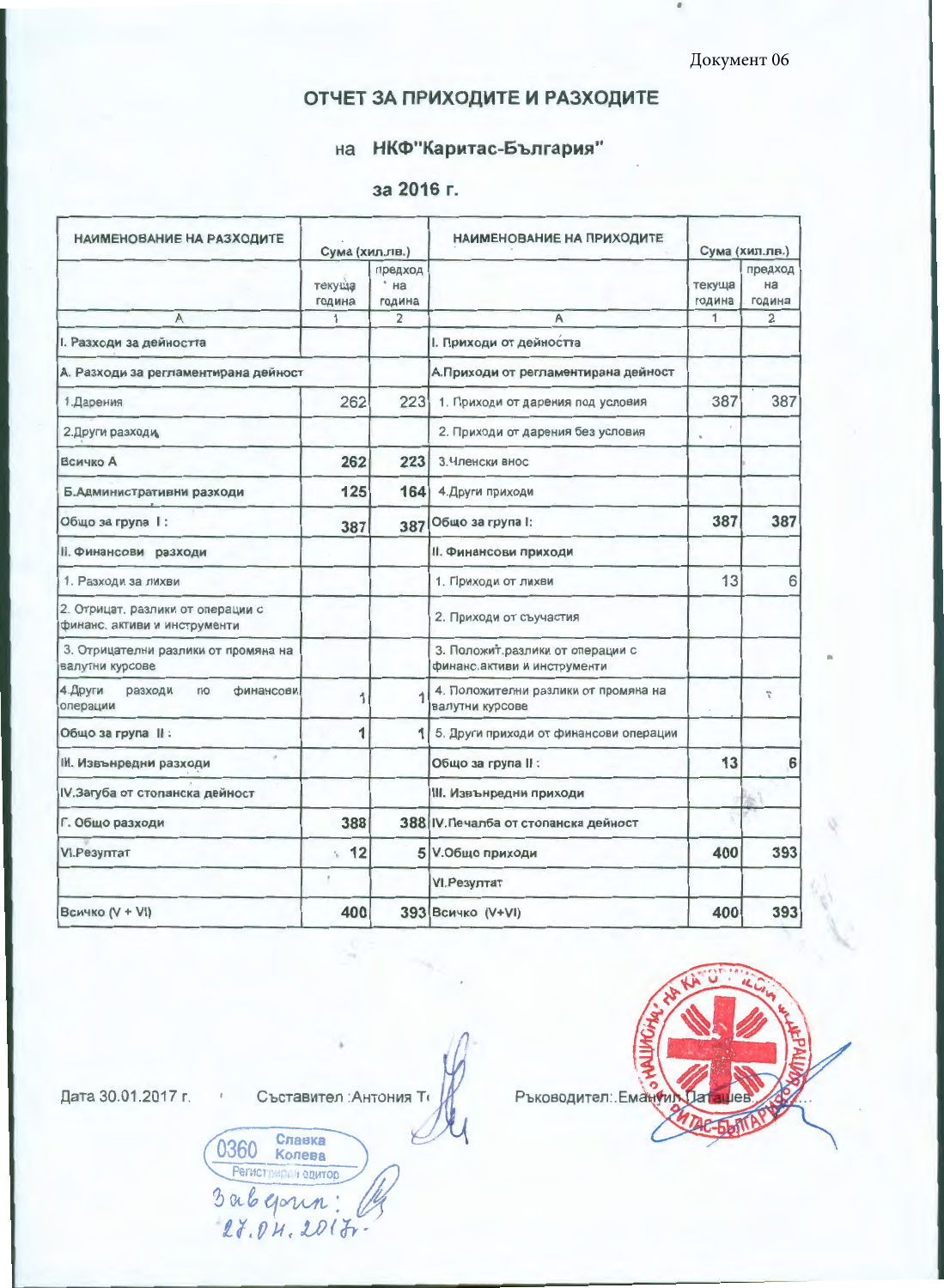### Документ 06

#### **OTYET**

# за паричните потоци на НКФ"Каритас-България" за 2016 год

/хил.лв./

| Наименование на паричните потоци                       | Текуща<br>година | Предходна<br>година          |  |
|--------------------------------------------------------|------------------|------------------------------|--|
| І. Наличност на парични средства в началото на периода | 176              | 196                          |  |
| П.Парични потоци от нестопанска дейност                |                  |                              |  |
| А. Постъпления от нестопанска дейност                  |                  |                              |  |
| 1. Получени дарения под условие                        | 324              | 354                          |  |
| 2. Постъпления от членски внос                         |                  |                              |  |
| 3. Постепления от банкови и валутни операции           | $-13$            | 6                            |  |
| 4. Други постъпления                                   | 1                | 23<br>$\bar{p}$              |  |
| Всичко постъпления от нестопанска дейност              | 338              | 383                          |  |
| Б.Плащания за нестопанска дейност                      |                  |                              |  |
| 1. Изплатени дарения                                   | 190              | 216                          |  |
| 2. Изплатени заплати                                   | 63               | 79                           |  |
| 3. Изплатени осигуровки                                | 26               | 36                           |  |
| 4. Плащания по банкови и валутни операции              |                  |                              |  |
| 5. Плащания за услуги                                  | 74               | 58                           |  |
| 6. Други плащания                                      | 6                | 13                           |  |
| Всичко плащания за нестопанската дейност               | 360              | 403                          |  |
| В. Нетен паричен поток от нестопанска дейност          | (22)             | $\frac{\omega_1}{b}$<br>(20) |  |
| III. Парични потоци от стопанска дейност               |                  |                              |  |
| А.Постъпления от стопанска дейност                     |                  |                              |  |
| Всичко постыпления от стопанска дейност                |                  |                              |  |
| Б.Плащания за стопанската дейност                      |                  |                              |  |
| Всичко плащания за стопанска дейност                   |                  |                              |  |
| В.Нетен паричен поток от стопанска дейност             |                  |                              |  |
| IV. Наличност на парични средства в края на периода    | 154              | 176                          |  |
| V.Изменение на паричните средства през периода         | (22)             | (20)                         |  |

Дата: 30.01.2017 г.

Съставител: Антония Тотева

**0360 Chanka**<br>Periorphipan dan de Babeprin: 28.04.2017